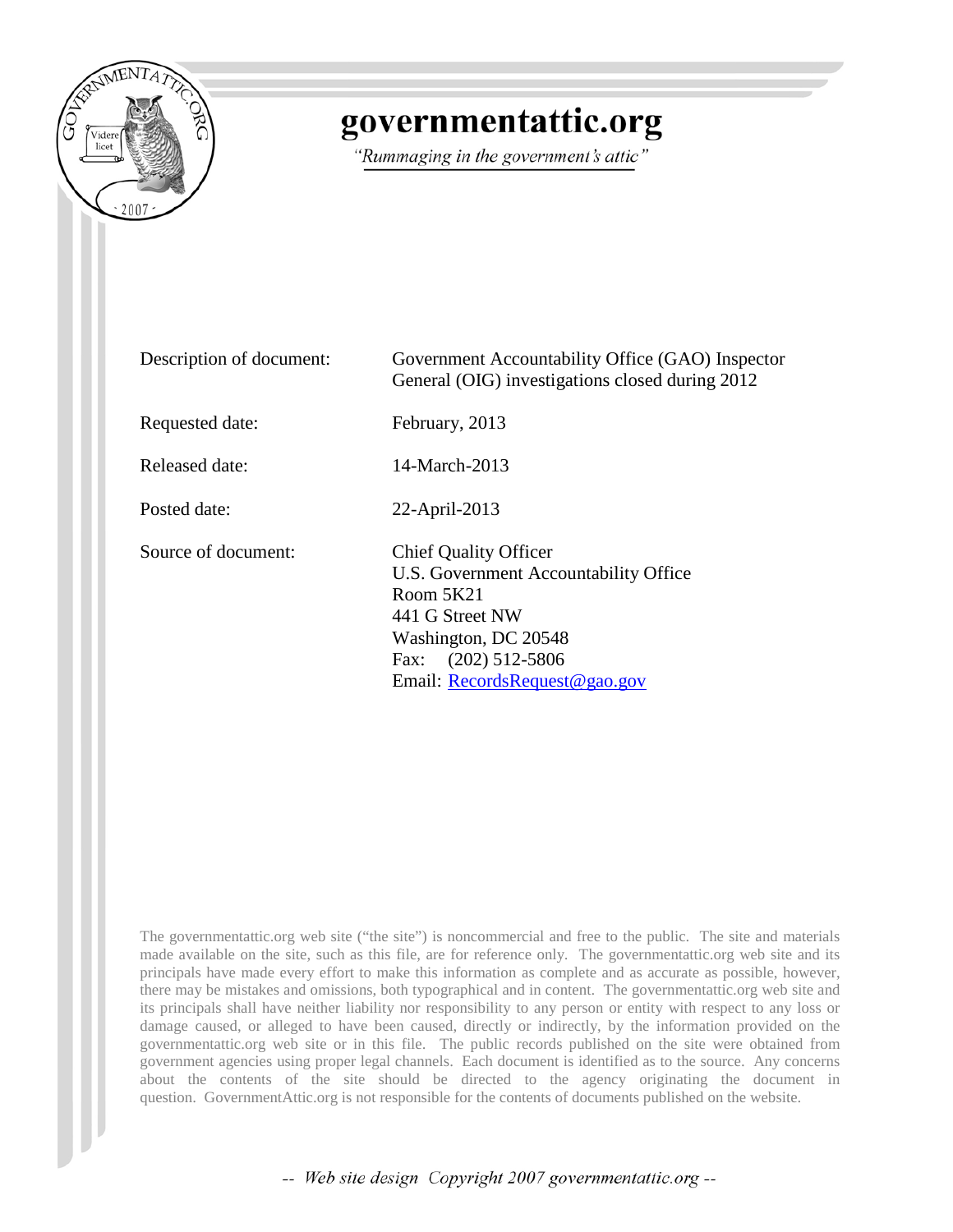

March 14, 2013

This letter is in response to your recent request for a copy of "a printout/list/digital file of OIG investigations closed during calendar year 2012."

We have processed your request under the procedures set forth in 4 C.F.R. Part 81, Public Availability of Government Accountability Office Records.

Your letter clearly states that "This is NOT a FOIA request." However, we know of no basis to provide you the requested information other than the regulations established by GAO in consideration of the Freedom of Information Act, 4 C.F.R. Part 81.

Attached is a list of the investigations our Office closed in calendar year 2012.

Further consideration of your request may be obtained by an appeal letter to the Inspector General, Adam R. Trzeciak, setting forth the basis for your appeal.

Sincerely yours,

ael R. Volpe

Michael R. Volpe Counsel to the Inspector General

Attachment